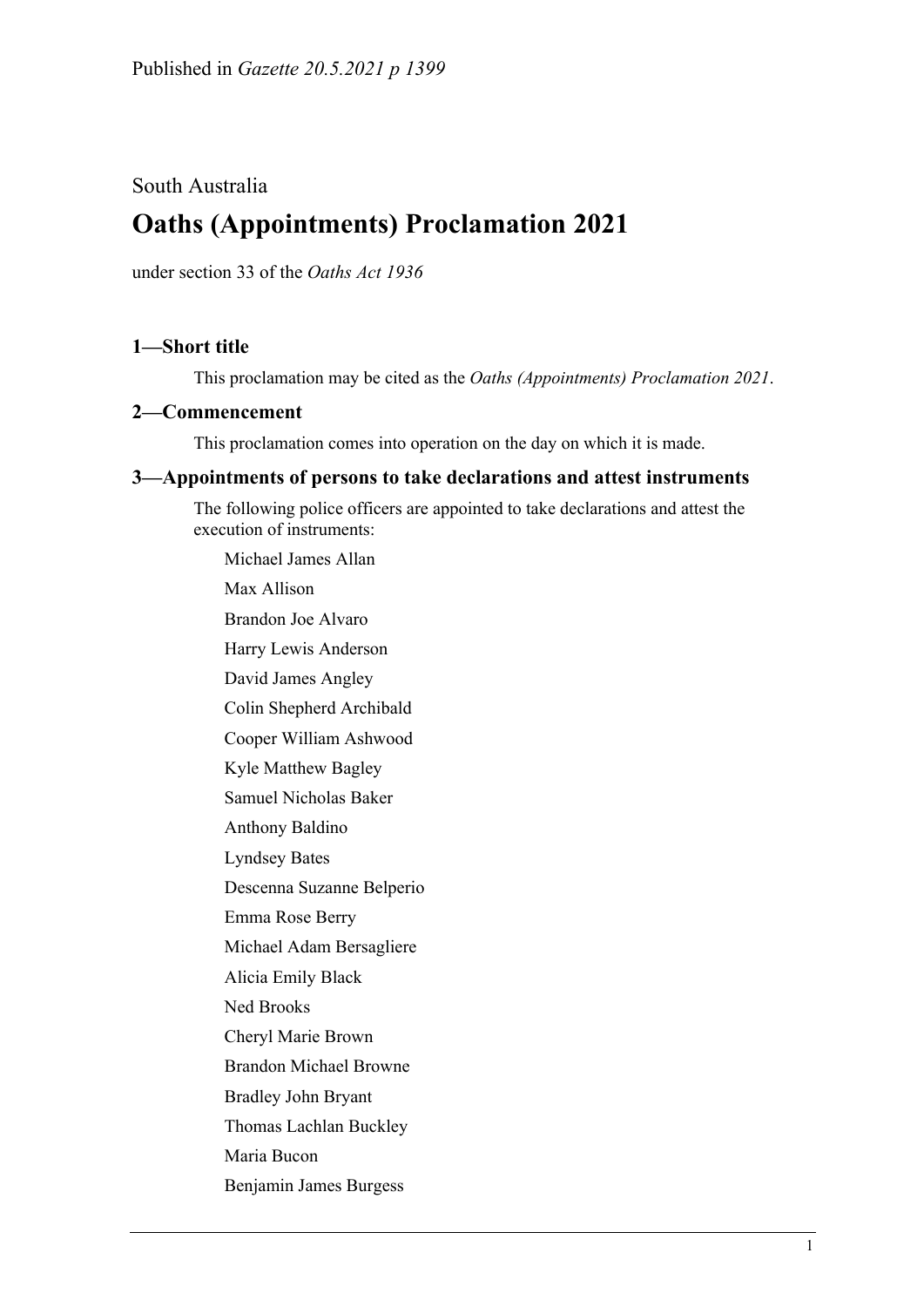David James Burvill-Holmes Kane Richard Butler Todd Joseph Button Jack Andrew Caddle Rita Calabrese James Aldinson Callado David Anthony Candeloro Shardia Cinzia Cavaiuolo Sophie Kate Clark Erin Margaret Cocks Emma Ruth Colbey Simon Christopher Coleman Gordon Coull Elysha April Cousins Clare Margaret Cowling Daniel Louis Cullinan Danielle Marie Davies Jay Tylor Davies Ryan James Davison Lucy Anne Dawes Adam Bryan Day Adam Troy Depasquale Thomas Henry Dineen Liam James Dobbs Ryan Patrick Dolan Stephen Donaldson Donald Lomugun Duku Martin Woja Duku Jordan William Edson Chloe Beverley Edwards Ashlee Jade Ellis Mae Louise Ellis Melanie Jane Elsegood Callan Michael Emsley Tori Mae Evans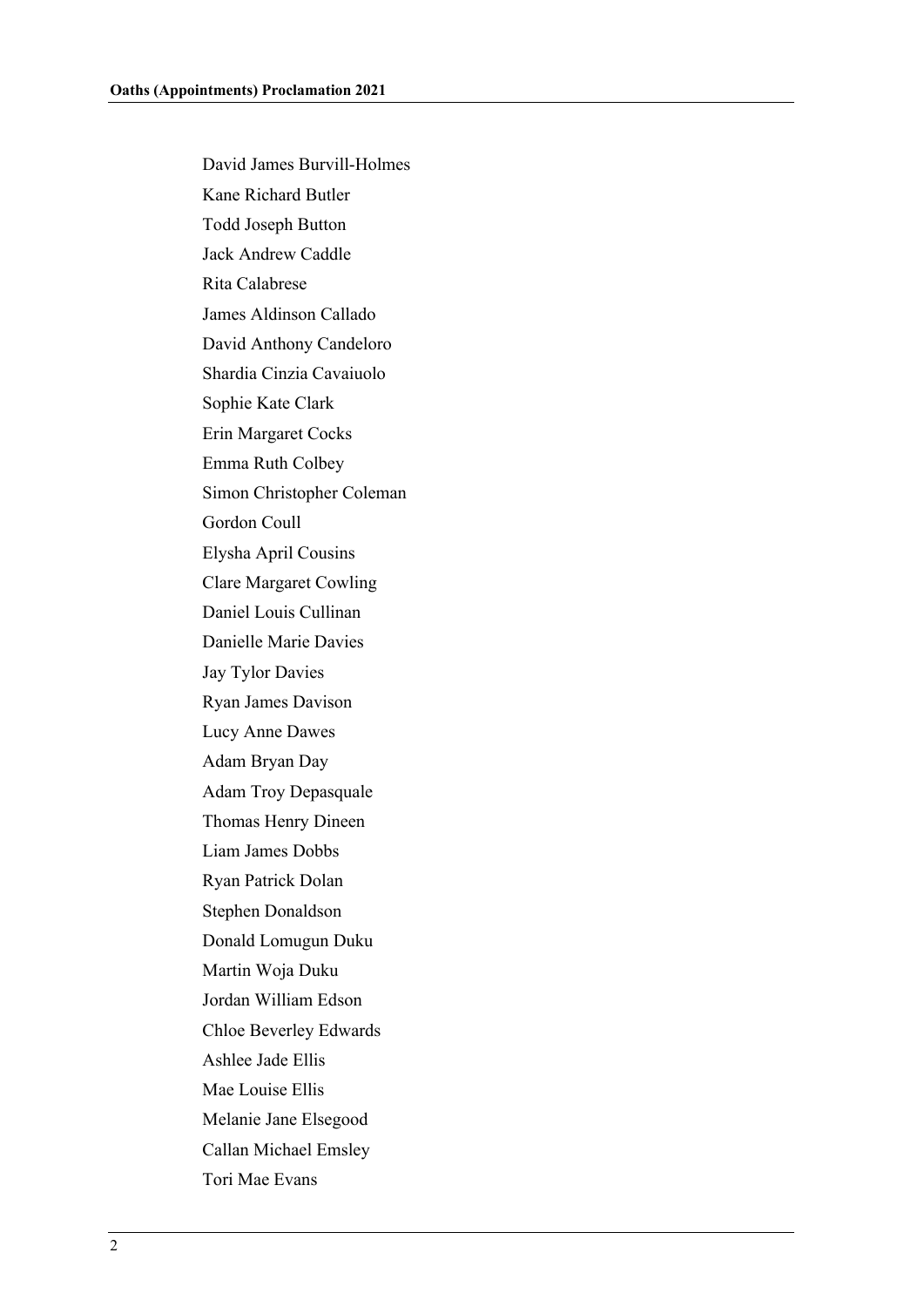Brett Martyn Featherby Andrea Dorothea Fiebig Karen Ann Fielke Lianne Marie Fisher James Leigh Flierl Dean Bradley Franks Gordon McKechnie Gaban Stephen James Galliford Kayla Deanne Gibbie Leah Marie Gower Daniel Ian Gray Amber Jade Hall Cameron John Harrison Amber Hartmann-Clark Jacob Geoffrey Harvey Paul John Henderson Megan Faye Hewlett Gregory John Heycock Dallas Edward Wayne Hill Jessica Maree Hoad Jackson Riley Hourigan Sophie Lisa Hoyle Dwayne Eddie Illies Brittany Alice James Melanie Kate Johnson Quentin Douglas Johnson Christopher Rhys Jones Osian William Wyn Jones Tyler Jones Peter Sherwood Juers Arun Kalackattu Hari Jack William Kleinig Michael Karl Klocke Tony John Knott Jacqueline Kyriacou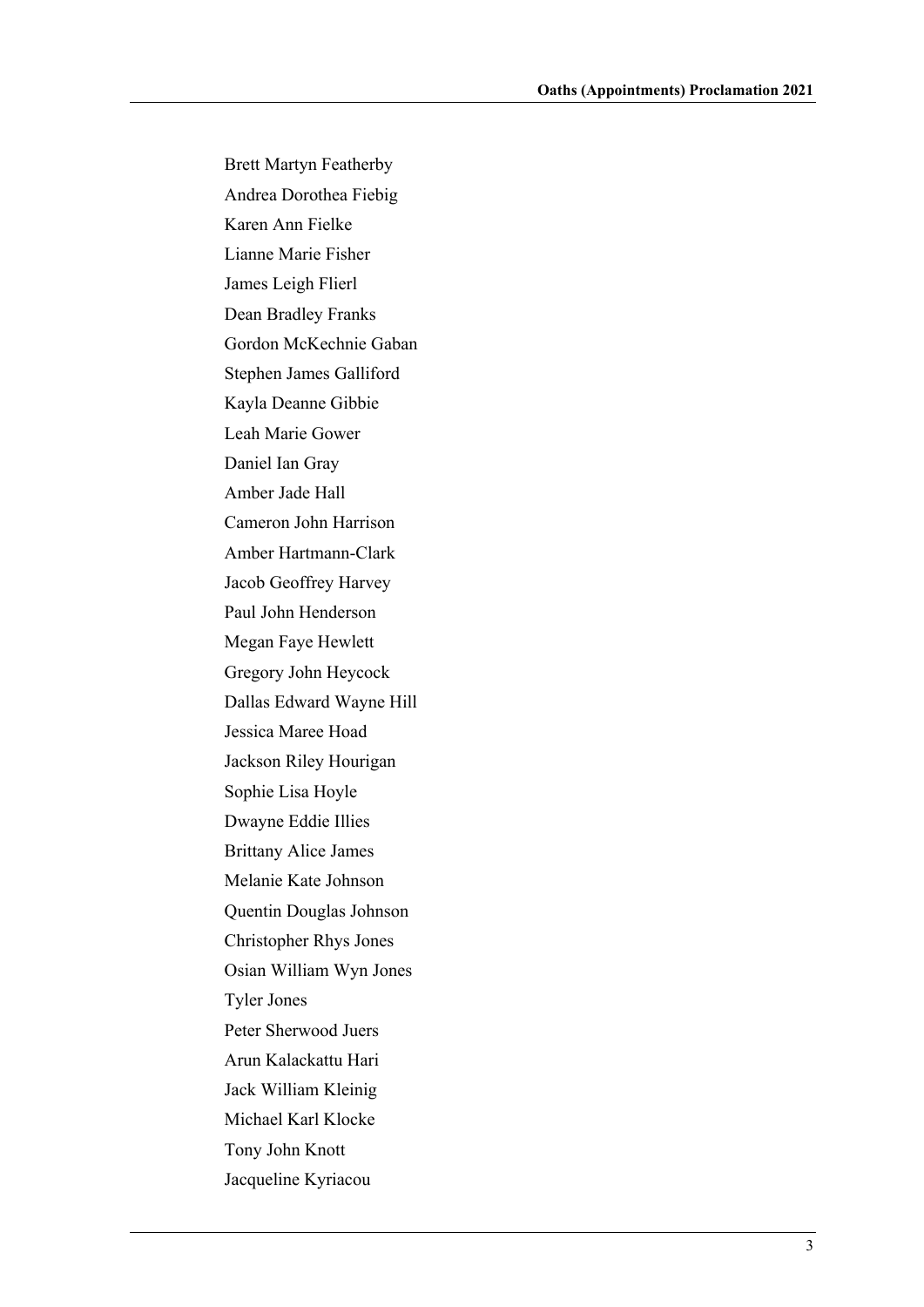Kailum Cedrick Lamb Shannon Kathleen Lammonby Benjamin Aaron James Lane Emily Caitlin Lanzendorfer Leon Josef La Posta Ellie Jo Lauritsen Ngon Thiet Pham Le Peter James Lewis Michael Ethan Lindquist Natasha Jayne Linke Lauren Jade Lovell Jake Joseph Robert Lyon Donald George MacKenzie Srey Mao Man Kate Louise Martin Brett James Martschink Georgina Rose Mastin Brieana Marie Mastrogiacomo Derek Ross Mattner Kelisha Jane Maynard Sharna Jade Maynard Jody Robert McCreanor Naomi Louise McCrone Peter Eric McDermott Nicola McDonnell Jason David Moore Samuel Eliade Morin Furrukh Mumtaz Kara Elise Newton Tyson James Obst Jack Anthony O'Halloran David Anthony Ongarato Amore Oosthuizen Hayley Suzanne Paech Blake Thomas Patterson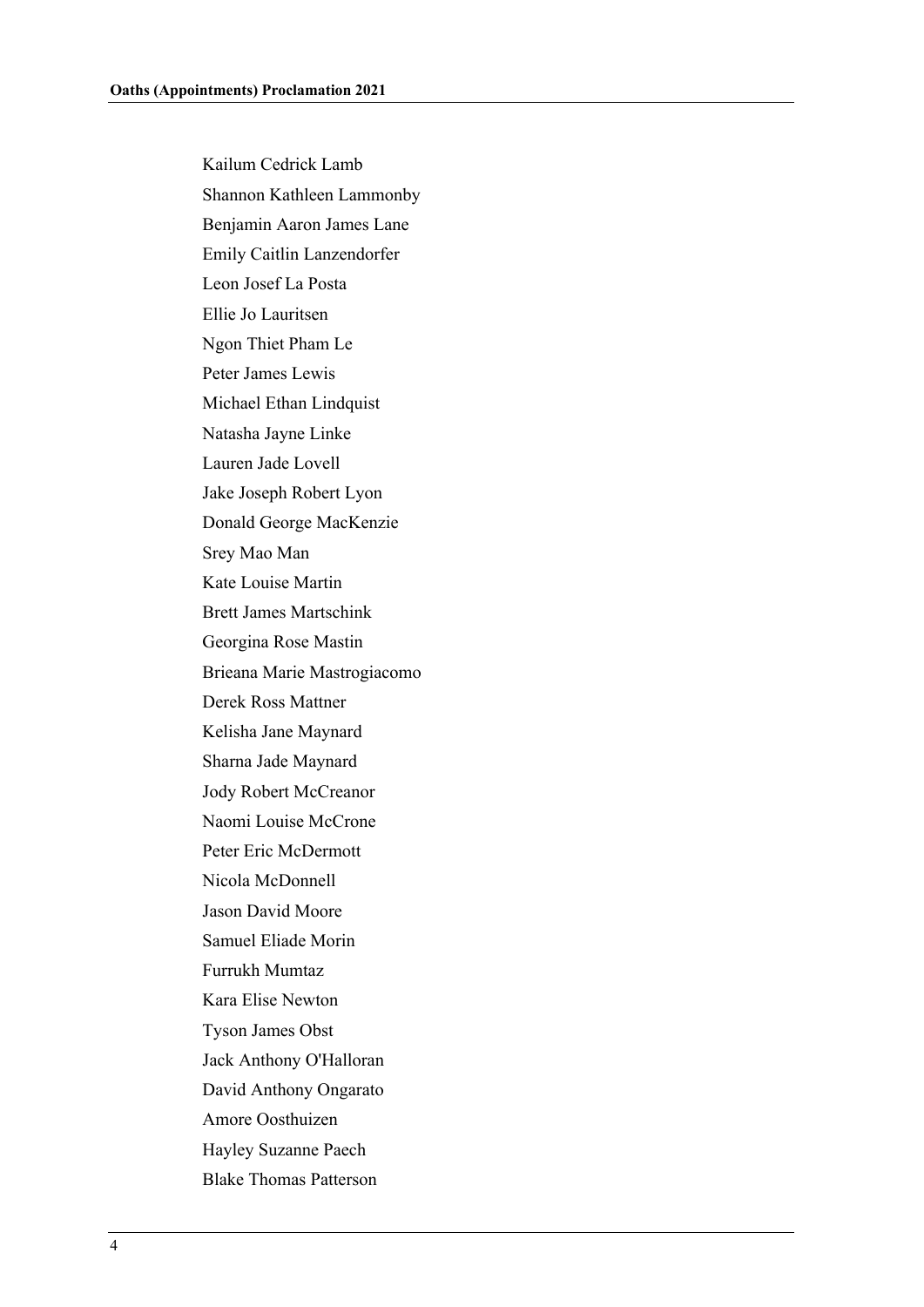Lachlan Scott Patterson Emma Kate Perry Elisha Adele Preece Sarah Kate Pridham Gaibrielle Elizabeth Prior William James Raynham Danielle Lee Renko Charlotte Kayleigh Richardson Samuel Peter Richardson Adrian Rolfes Scott Alexander Rose Harrison Ross Rugless Wayne Neville John Scanlon Randall Lee Schubert Jacob Ryan Searles Ashleigh Lauren Sharp Simone Alyce Simounds Brandon Sincock Mikaela Jane Slattery Annabel Juliet Smith Keiden Paul Smith Ionut Stanciucu Emily Anna Stankovic Emily Storti Thomas William Syrmas Michelle Christina Tapp Michelle Ann Thompson Amy Brooke Truswell Courtney Brooke Tschirpig Christopher Joseph Turner Meggan Jade Turner Brendan John Twiggs Brian Scott Viant Adrian John Waiblinger Georgia Ann Claire Walden